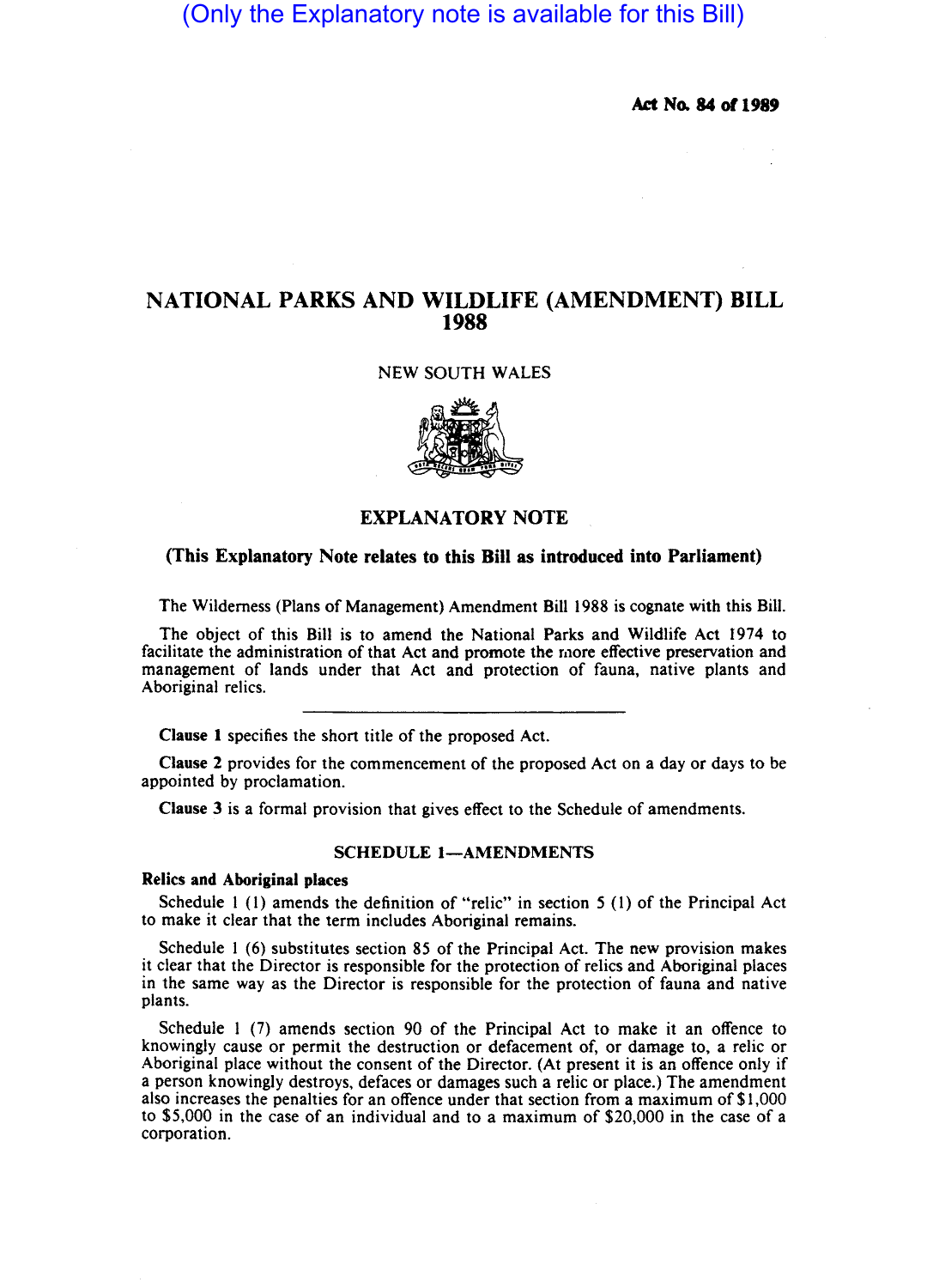*National Parks and Wildlife (Amendment) 1988* 

Schedule I (17) amends section 176 of the Principal Act to enable offences under section 90 to be dealt with by the Land and Environment Court in its summary jurisdiction or by a Local Court, as may be appropriate to the penalty recoverable. The amendment also increases the maximum pecuniary penalty that a Local Court may impose from \$4.000 to \$5.000. .

## Plans of management

Schedule I (3) and (5) amend Part 5 of the Principal Act (Plans of Management). The amendments enable plans to be prepared for any combination of contiguous or related parks. sites. areas. reserves or refuges (not only, as at present, for individual parks, sites, areas, reserves and refuges) managed under the Act or the Wilderness Act 1987.

Schedule I (18) validates action taken to prepare plans of management for such lands before the commencement of the relevant amendment.

#### Community service contribution

Schedule I (9) repeals section 140 (3) of the Principal Act, which provides for interest at 9 per cent per annum to be payable on outstanding community service contributions under section 140.

Schedule I (10) inserts a new section 144A into the Principal Act, which provides for interest at a rate prescribed by the regulations to be payable on outstanding contributions under section 140 and outstanding charges, fees and other amounts payable under the Act.

### Acquisition or occupation of land for certain purposes

Schedule I (11) amends section 146 of the Principal Act to enable the Minister or the Director to enter into and give effect to arrangements in relation to land adjoining or in the vicinity of reserved or dedicated land so as to facilitate the management, maintenance and improvement of the reserved or dedicated land.

Schedule I (8) makes a consequential amendment to section 139 of the Principal Act so as to enable the cost of the arrangements described above to be met from the National Parks and Wildlife Fund.

Schedule I (12) inserts a new subsection into section 155 of the Principal Act, which provides that regulations may be made in relation to section 146 arrangements.

#### Powers of entry and seizure etc.

Schedule I (13) and (14) amend sections 164 and 165, respectively, of the Principal Act to enable the Director to authorise any person to exercise powers of entry and seizure under those sections.

Schedule I (18) validates certain authorities mistakenly issued to persons other than officers of the Service before the commencement of the relevant amendment. The validation authorises the exercise, on and from the commencement of Schedule I (18), of powers and functions in accordance with the authority.

#### Authority of officers to take or kill fauna etc.

Schedule I (15) amends section 171 of the Principal Act. The amendments enable the Director to authorise any person to take or kill animals and take certain action under that section in respect of trees, timber and vegetation within parks, sites, areas, reserves, districts and refuges. (At present such authorisations may be given only to officers of the Service and ex-officio and honorary rangers.) The amendments also enable such authorisations to be given without limitation as to the class or description of animals, trees, timber. vegetation or native plants concerned, while retaining the power of the Director (or a delegate of the Director) to limit authorities. The amendments enable such authorisations to be given for the taking of such action in state recreation areas as well as other lands reserved or dedicated under the Principal Act.